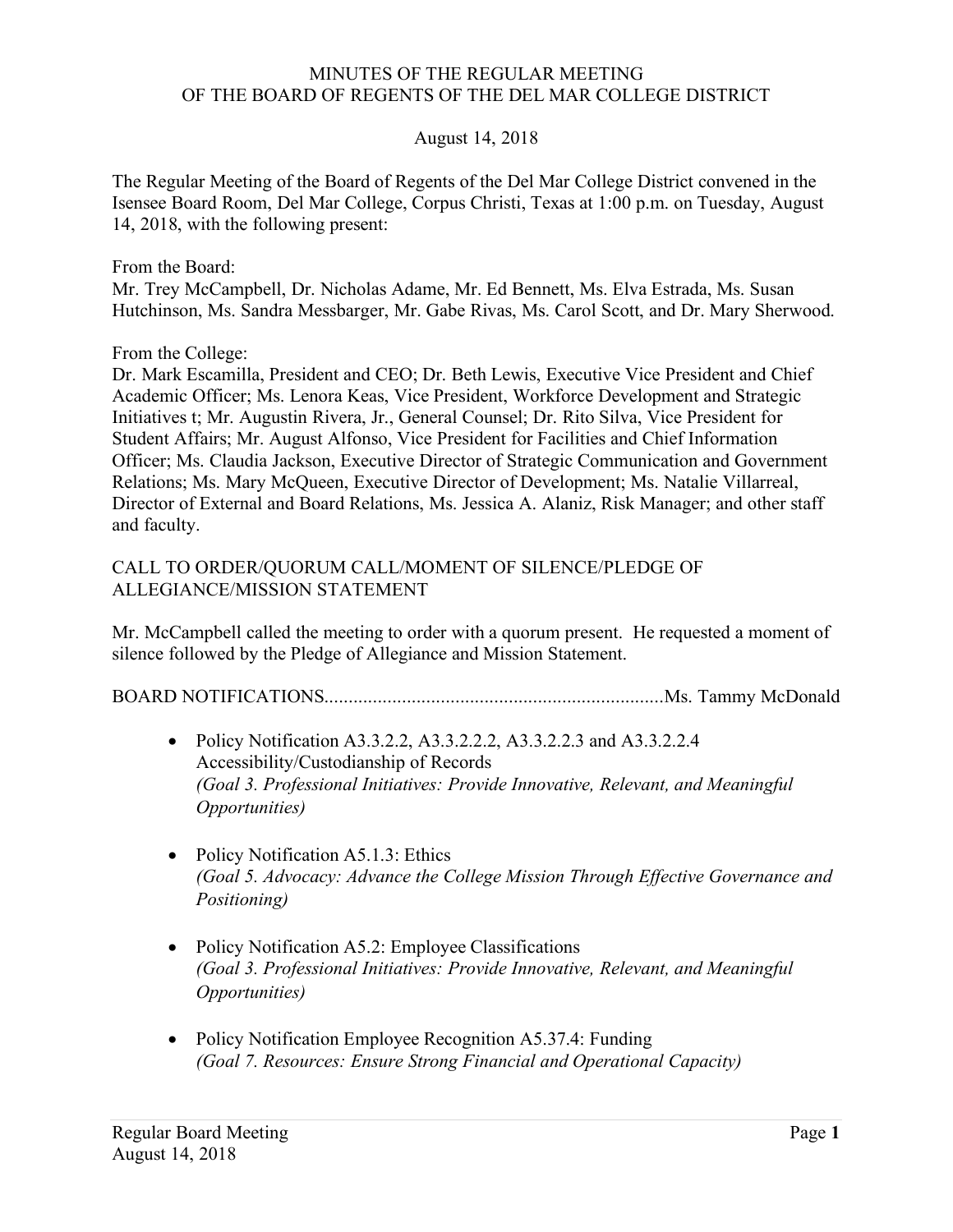Ms. McDonald informed the Board of the proposed policy changes related to the Internal Audit conducted on Human Resources.

## COLLEGE PRESIDENT'S REPORT............................................................ Dr. Mark Escamilla

 • South Texas College Community College Summit, July 16, 2018  *(Goal 5. Advocacy: Advance the College Mission Through Effective Governance and Positioning)* 

 Dr. Escamilla and several Regents attended the Summit and participated in very important discussions around the legislative session with other South Texas colleges.

 • Texas Association of Community Colleges (TACC) Annual Conference in Corpus Christi, August 1-3, 2018  *(Goal 6. Partnerships: Expand Opportunities for Mutually-Beneficial Alliances)* 

 The event was well attended and received great feedback from those in attendance. Dr. Escamilla thanked all staff members who provided assistance for the conference and Regents for their attendance and representing the College. This is the first time TACC has hosted the event in Corpus Christi. Feedback on the event has been very positive and was a great experience overall. Chairman Todd Hunter and Chairman J.M. Lozano also attended the conference and spoke about supporting the efforts of community colleges.

 • Meeting with Superintendents, August 9, 2018  *(Goal 6. Partnerships: Expand Opportunities for Mutually-Beneficial Alliances)* 

 Dr. Escamilla met with approximately 30 superintendents at the Center for Economic Development to talk about the pending legislative session concerning dual credit and all things pertaining to our partnerships with the school districts. Great dialogue with the group and successful meeting.

## REGENT'S REPORTS

• Community College Policy Summit at South Texas College ........................ Ms. Carol Scott *(Goal 5. Advocacy: Advance the College Mission Through Effective Governance and Positioning)* 

 Ms. Scott thanked Sen. Chuy Hinojosa who spent the entire day with attendees and spent his entire day talking about community college issues at the summit. Mr. Rivas added that Rep. Ryan Guillen was also in attendance. Dr. Sherwood mentioned that Rep. Oscar Longoria was also in attendance.

#### PENDING BUSINESS:

 Status Report on Requested Information  *(Goal 5. Advocacy: Advance the College Mission through Effective Governance and Positioning)*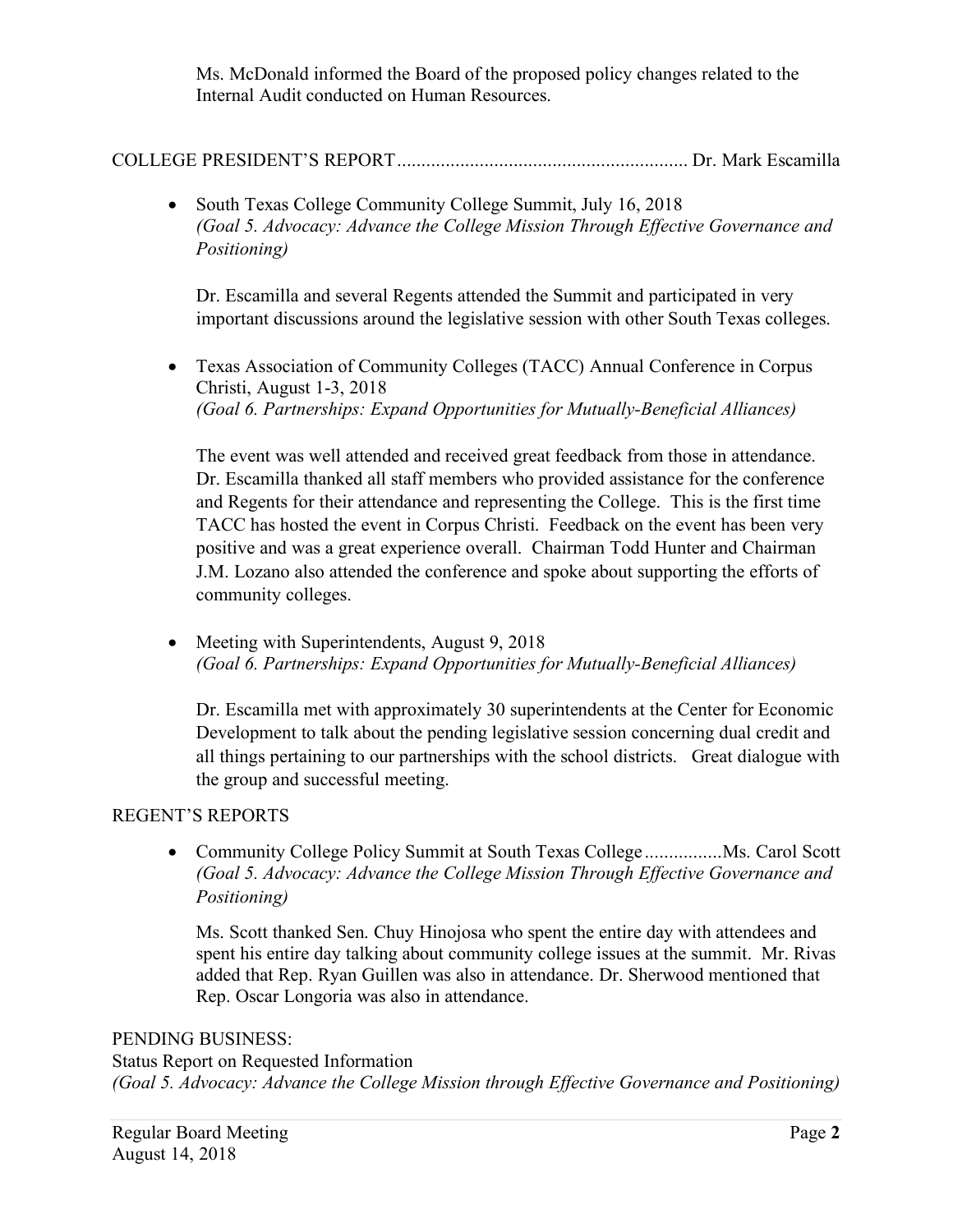## CONSENT AGENDA

## Notice to the Public

 *The following items are of a routine or administrative nature. The Board of Regents has been furnished with background and support material on each item, and/or it has been discussed at a previous meeting. All items will be acted upon by one vote without being discussed separately unless requested by a Board member or a citizen, in which event the item(s) will immediately be withdrawn for individual consideration in their normal sequence after the items not requiring*  separate discussion have been acted upon. The remaining items will be adopted by one vote.

#### CONSENT MOTIONS:

 *(At this point the Board will vote on all motions not removed for individual consideration.)* 

ITEMS FOR DISCUSSION AND POSSIBLE ACTIONS:

- 1. Approval of Minutes: Regular Board Meeting, July 10, 2018 Workshop Meeting, July 30, 2018  *(Goal 5. Advocacy: Advance the College Mission Through Effective Governance and Positioning)*
- 2. Acceptance of Investments for July 2018  *(Goal 7. Resources: Ensure Strong Financial and Operational Capacity)*
- 3. Acceptance of Financial Statement for June 2018  *(Goal 7. Resources: Ensure Strong Financial and Operational Capacity)*

Public comments for consent agenda items

 Mr. Rivas made a motion to approve the consent agenda items. Ms. Estrada seconded the motion. There was no further discussion from the Board. There were no public comments. A voice vote was taken and the motion carried unanimously, 9-0, with Regents McCampbell, Adame, Bennett, Estrada, Hutchinson, Messbarger, Rivas, Scott and Sherwood in favor.

## REGULAR AGENDA

 *(Goal 5. Advocacy: Advance the College Mission Through Effective Governance and*  4. Discussion and possible action related to approval of the Order Calling the 2018 Board of Regents [election.......................................................................Ms](https://election.......................................................................Ms). Tammy McDonald *Positioning)* 

 Ms. McDonald introduced the Order Calling the 2018 Board of Regents election, which will take place on November 6, 2018. Mr. Rivera read the following order for the record: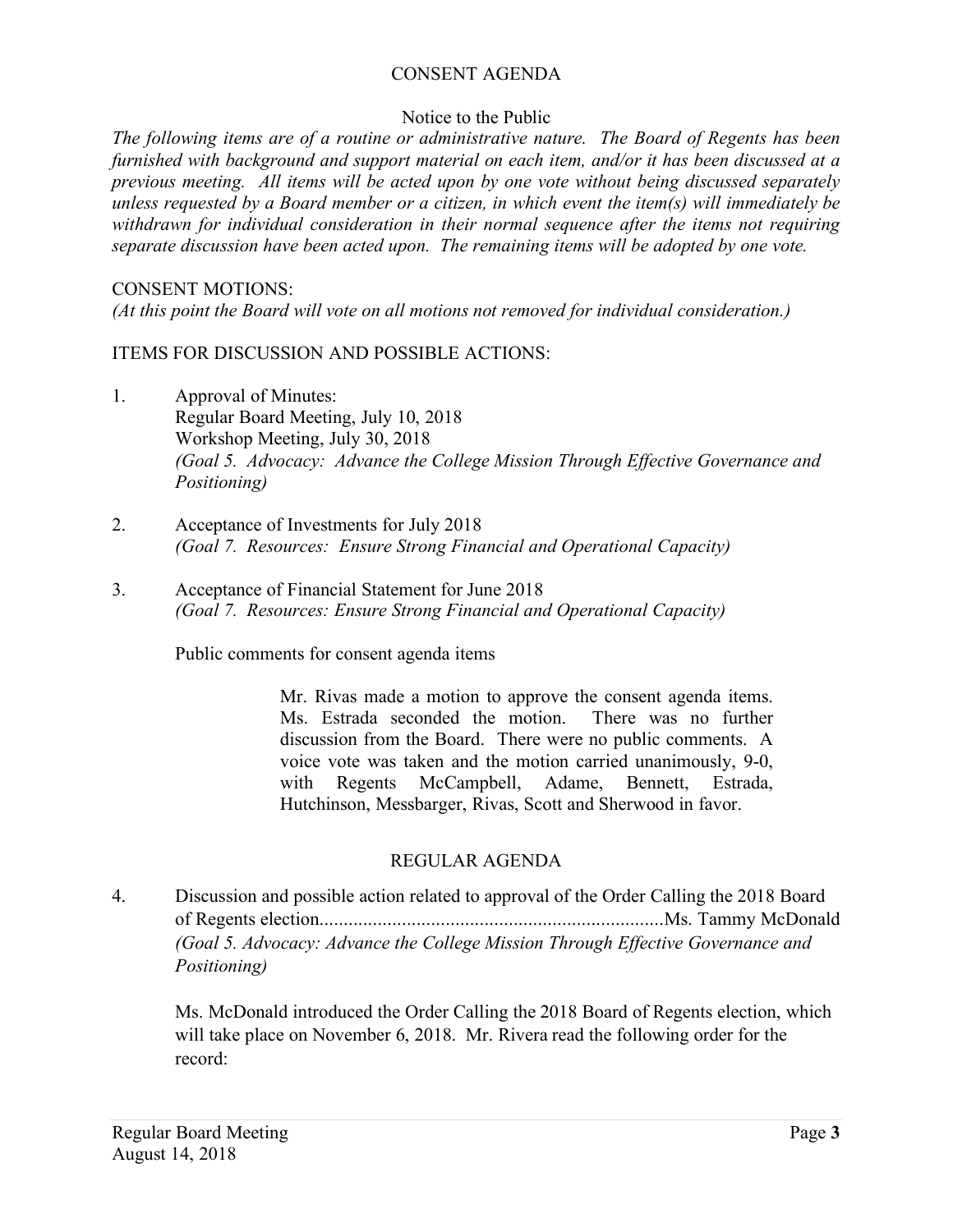#### *ORDER CALLING THE 2018 DEL MAR COLLEGE DISTRICT BOARD OF REGENTS GENERAL ELECTION*

*On this 14th day of August, 2018, the Board of Regents of the Del Mar College District convened in a Regular Meeting at the Isensee Board Room, Harvin Center, Del Mar College, East Campus, 101 Baldwin Blvd., Corpus Christi, Texas, after due notice to all members of the Board. The following members were present:* 

| Trey McCampbell, Chair              | Elva Estrada      |
|-------------------------------------|-------------------|
| Gabriel Rivas III, First Vice Chair | Susan Hutchinson  |
| Carol Scott, Second Vice Chair      | Sandra Messbarger |
| Dr. Nicholas Adame, Secretary       | Dr. Mary Sherwood |
| Ed Bennett                          |                   |

*The following members were absent:* 

*A quorum being present, the following business, among other business, was transacted.* 

 made, adopted and entered by the Board. The motion was seconded by *introduced for consideration an order and moved that it be . The order was read in full, discussed and then made, adopted and entered by the following vote:* 

*Ayes:* 

*Noes:* 

*Abstain*:<br>The Chairman of the Board announced that the order had been duly made, adopted, *and entered as follows:* 

*1. A general election be held in said Del Mar College District on November 6, 2018 (such date being the first Tuesday after the first Monday in November 2018) for the purpose of electing three members to the Board of Regents of the Del Mar College District: two members to hold single-member district positions, and one member to hold an at-large position. The single member district candidate receiving a plurality of the votes cast by electors residing in Single Member District 1, shall be elected to hold the position of Board member from such single-member district. The single member district candidate receiving a plurality of the votes cast by electors residing in Single Member District 3, shall be elected to hold the position of Board member from such single-member district. The one at-large candidate receiving the largest number of votes cast by electors residing in the entire district shall be elected to the one at-large position currently held by the Board member whose term expires in November 2018.* 

*2. Ms. Jessica A. Alaniz, whose office is situated at the Heldenfels Administration Building, Del Mar College, East Campus, 101 Baldwin Blvd., Corpus Christi, Texas, is hereby appointed Election Manager for the District election, and she is hereby authorized and directed to make all necessary arrangements for the holding of said election jointly with Nueces County and to serve as representative to oversee and coordinate with the Nueces County Election Officer in conducting the election in accord with and subject to the laws of this State. Ms. Alaniz and the Nueces County Election Officer are appointed to hold such*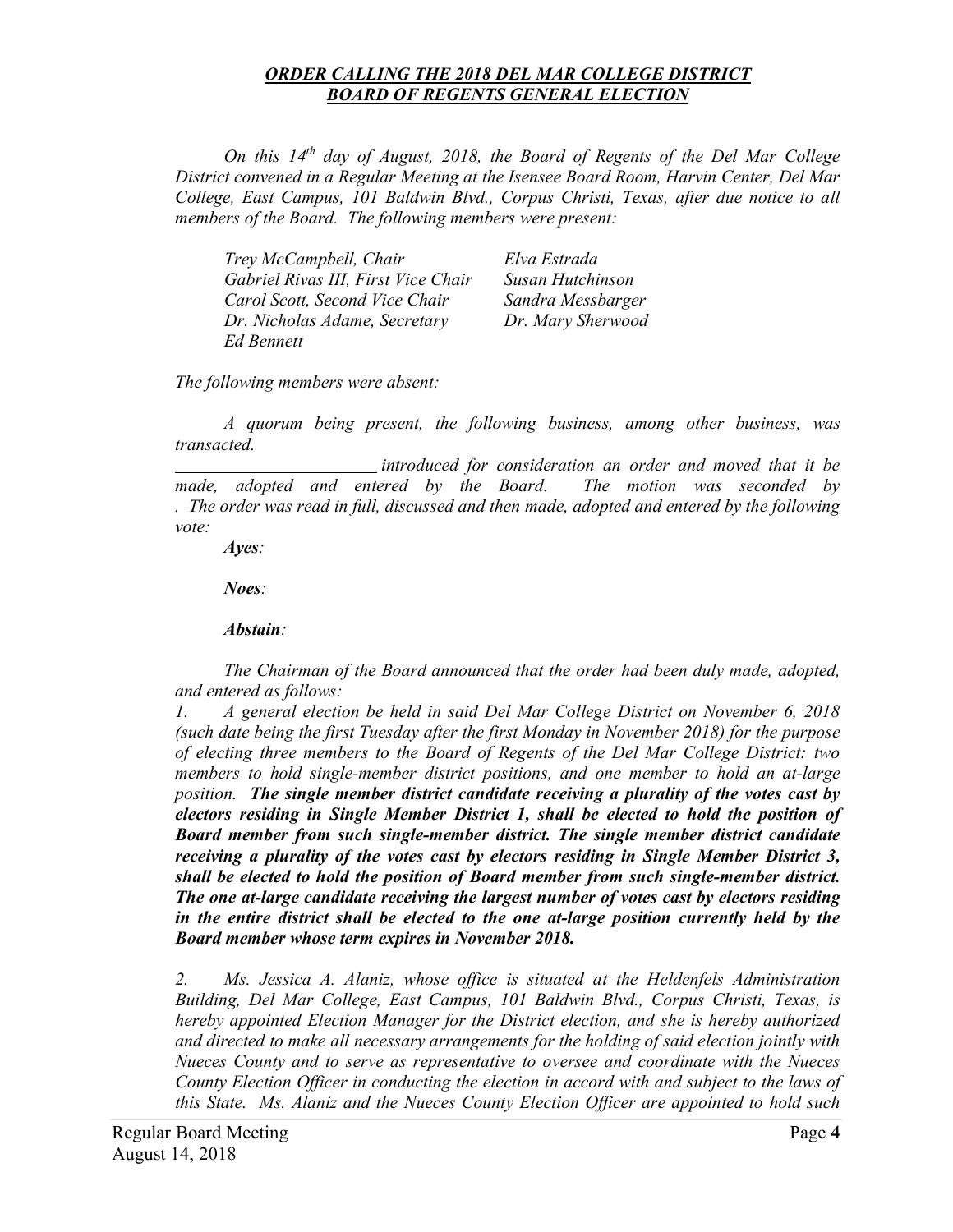*joint election in accord with the laws of this State.* 

*3. In order to have his or her name appear on the official ballot, each candidate shall, not later than 5:00 p.m., August 20, 2018, file his or her written sworn application as a candidate for such office with Jessica A. Alaniz at her office in Room 105-A of the Fred W. Heldenfels, Jr., Administration Building, East Campus, Del Mar College, 101 Baldwin Blvd., Corpus Christi, Texas.* 

*4. The order in which the names of the candidates shall appear on the ballot shall be determined by drawing lots, which drawing shall be held in the Isensee Board Room, East Campus, Del Mar College, 101 Baldwin Blvd., at 12:00 p.m. on August 27, 2018. Each candidate may appear in person or by his or her duly authorized representative at said time and place for the purpose of drawing lots to determine such order; and, if any candidate fails to appear in person or by his or her representative, a disinterested person shall then be appointed to draw for him/her in his or her place and stead.* 

*5. No party designations shall appear on the official ballot of said election and all candidates for each office of Regent shall be listed in one column.* 

*6. The election precincts and voting places for this election are hereby designated by the Nueces County Election Officer, Kara Sands.* 

*7. The presiding election judges and alternate presiding judges for the respective election precincts will be designated by the Nueces County Clerk's Office and hereby appointed and confirmed to hold said election at said polling places. The maximum number of clerks that each presiding judge may appoint for such election is two (2), unless the County Election Officer approves a larger number with respect to any specific precinct.* 

*8. Voting machines shall be used for the conduct of said election on Election Day, and the polls shall be open on November 6, 2018 from 7:00 a.m. to 7:00 p.m.* 

*9. Early voting by personal appearance shall be conducted during the following days and times, including but not limited to: October 22 through November 2, 2018, from 7:00 a.m. to 7:00 p.m. The County Election Officer, Kara Sands, is hereby designated the Early Voting Clerk. Deputy early voting clerks for the branch locations for early voting by personal appearance shall be appointed by the County Election Officer.* 

*10. Temporary branch early voting substation locations and times are hereby designated by the Nueces County Clerk's Office.* 

*11. Early voting by mail shall be conducted by paper ballot. The Early Voting Clerk's mailing address to which ballot applications and ballots voted by mail may be sent is:* 

*Kara Sands Nueces County Clerk ATTN: Elections Division P. O. Box 2627 Corpus Christi, Texas 78403-2627* 

 *Applications for ballots by mail must be received no later than the close of business on October 19, 2018.*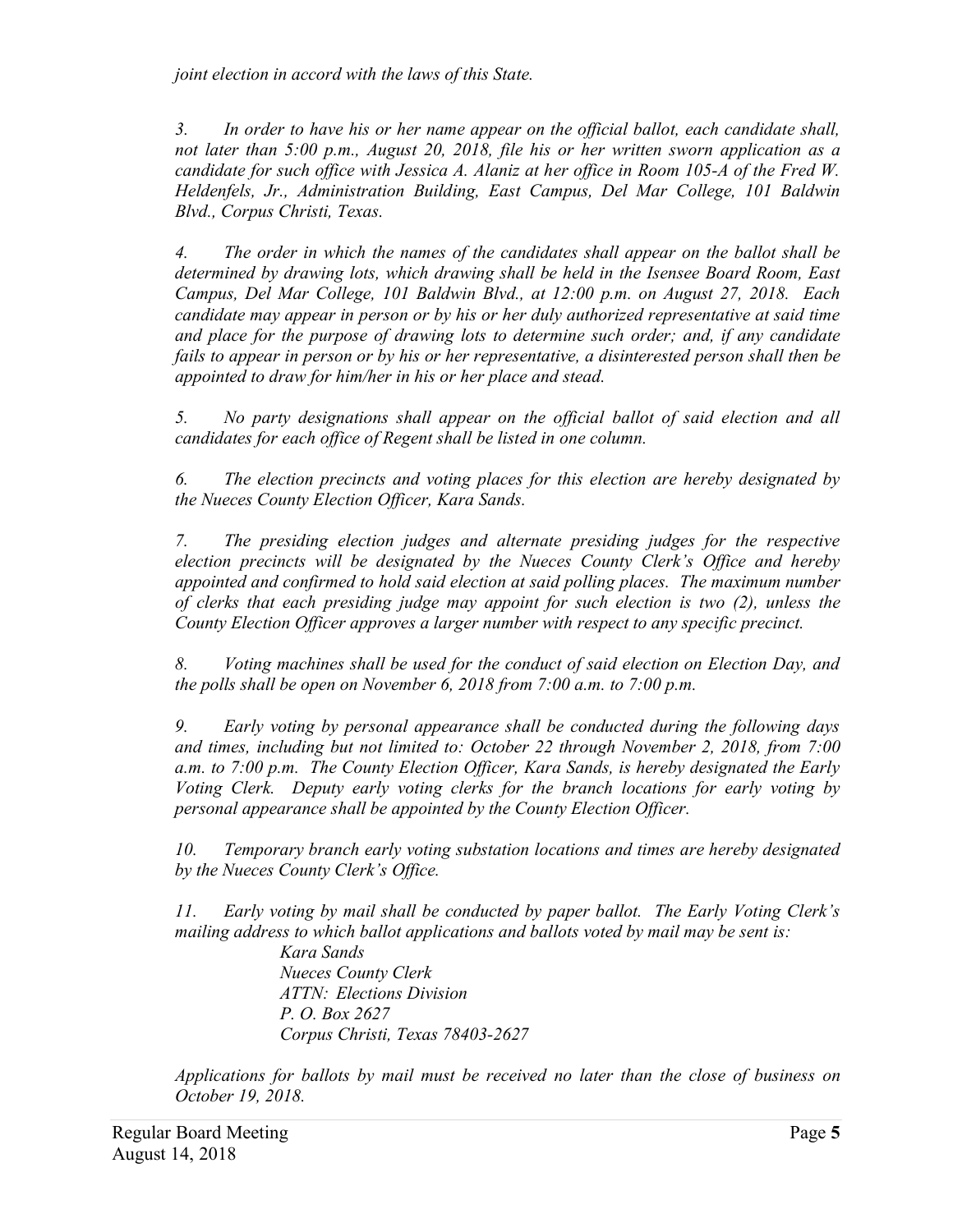*12. A Central Counting Station will be used to process the results of the early voting ballots. The County Election Officer shall appoint the Counting Station Manager and Tabulation Supervisor of such Central Counting Station.* 

## *13. Notice of said election shall be given as required by law.*

*ADOPTED, MADE, ENTERED AND APPROVED on the date specified above.* 

 Ms. Estrada made a motion to approve the agenda item. Mr. Rivas seconded the motion. There was no further discussion from the Board. There were no public comments. A roll call vote was taken and the motion carried unanimously, 9-0, amongst Regents present, with Regents McCampbell, Adame, Bennett, Estrada, Hutchinson, Messbarger, Rivas, Scott and Sherwood in favor.

5. Discussion and possible action related to the acceptance of the changes to the South Side Campus Master Plan and authorizing the administration to proceed with the design phase of the South Side Campus bond [project....Dr.](https://project....Dr) Beth Lewis and Mr. August Alfonso *(Goal 7. Resources: Ensure Strong Financial and Operational Capacity)* 

 Dr. Lewis introduced the presentation on the changes to the South Side Campus Master Plan-Phase I. An overview of the changes presented at the earlier Workshop Meeting was given by staff members from Gensler and Turner|Ramirez Architects.

 Dr. Escamilla, Gensler and Turner|Ramirez Architects answered questions from Regents on the agenda item.

> Mr. Rivas made a motion to approve and adopt the agenda item. Ms. Messbarger seconded the motion. There was no further discussion from the Board. There were no public comments. A roll call vote was taken and the motion carried unanimously, 9-0, amongst Regents present, with Regents McCampbell, Adame, Bennett, Estrada, Hutchinson, Messbarger, Rivas, Scott and Sherwood in favor.

 6. Discussion and possible action related to the adoption of a new Board policy: B5.57 Break Time for Nursing Mothers .................................................Ms. Tammy McDonald  *(Goal 2. Student Access and Support Services: Maximize Affordable Access and Excellence in Student Services)* 

 compliance with Federal guidelines and best practices. Ms. McDonald introduced the policy addition based on the recommendation of

> Ms. Scott made a motion to approve and accept the agenda item. Ms. Messbarger seconded the motion. There was no further discussion from the Board. There were no public comments. A